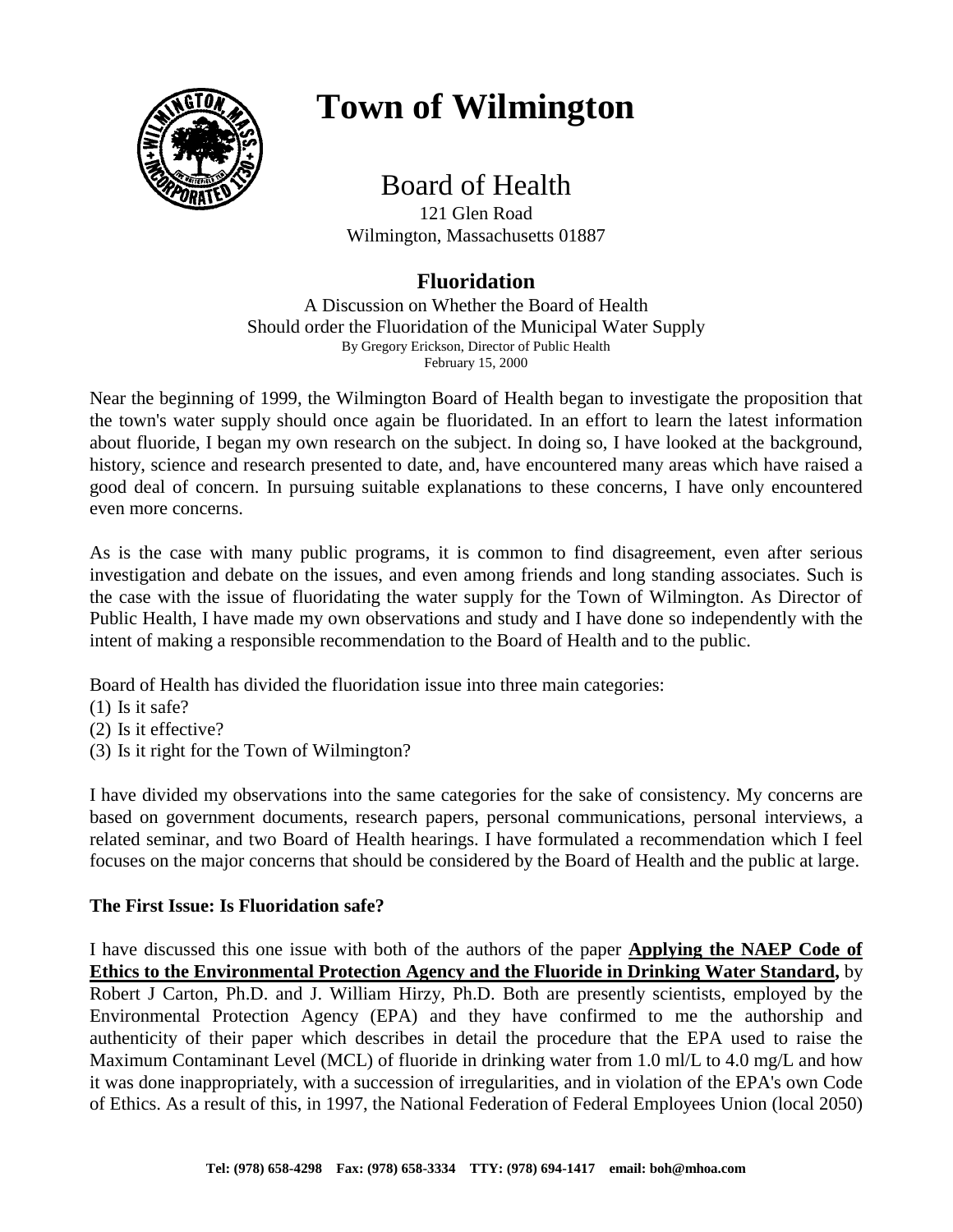which is comprised of the scientists, researchers, and attorneys who work for the EPA has taken the unanimous position to oppose the fluoridation of public water supplies.

This point, taken by itself, causes a great deal of concern to me. I question how the EPA as a governmental agency charged with the responsibility of insuring safe drinking water standards for the nation can recommend the fluoridation of water supplies when its own scientists working there are unanimously opposed to it. These EPA employees have taken other actions to openly oppose the fluoridation of water supplies, such as the writing of several papers on the issue, making videos, and actively lobbying the Governor of California, for example, to not fluoridate the water supplies of that state.

Considering that these are the professionals who comprise the scientific community that sets the standards for toxicity and enforcement of the drinking water standards for the nation, this point alone, without adequate explanation, is sufficient for anyone to reject the notion that fluoridation is safe. On this point, I remain open to any explanation that can be offered up to adequately counter the logical conclusion.

Another concern is that the EPA has reclassified fluorosis from that of a "health effect" to a "cosmetic effect", and has done so without the benefit of hearings or scientific input. This includes all levels of fluorosis, including severe fluorosis. It is the position of the EPA that there is no "health effect" until there is a "loss of tooth function". This means, in layman's terms, that one must loose a tooth or teeth, or loose the function of a tooth or teeth in order for a "health effect" to exist. Up to that point, one can have permanently stained, cracked, pitted and mottled tooth enamel, and a "health effect" is not considered to be present, according to the EPA. This is a completely absurd and unacceptable position. I don't think that any parent would accept this standard for their own child. As a public health administrator, I cannot accept it for the Town of Wilmington.

Point in fact: Fluoride causes fluorosis of the teeth. This is not a debatable issue. In fact, the discovery that fluoride causes less cavities to occur was a result of the correlation found between the occurrence of fluorosis and the occurrence of less cavities, where in Texas, naturally occurring fluoride existed at higher levels. It has been presumed that by adding fluoride to the water supply, it would result in better dental health. However, history has shown that by adjusting the fluoride at a lower level (1.0 mg/L) which causes less fluorosis negates the effect of the fluoride with regard to dental health. Those who support fluoride have said that this is mild fluorosis fox the most part. And this is true, for the most part. What of the lesser part?

The **Executive Summary, Review of Fluoride Benefits and Risks** by the U: S. Public Health Service, Department of Health and Human Services, February 1991, states that:,

**"Moderate and severe forms of dental fluorosis, considered by some investigators as presenting a cosmetic problem, do not appear to produce adverse dental health effects, such as the loss of tooth function, and represents less than six percent of the cases of fluorosis nationally."**

So according to the Public Health Service, it's acceptable that 6% of the 300 children born to residents of the Town of Wilmington in 1999 (actual statistic) should be expected to have moderate to severe [not mild] dental fluorosis. That's 18 children in a "one year" age group. If the Town of Wilmington continues to have 300 children added to the rolls in each coming year, the school system should be expected to have  $\lceil 18 \times 12 \rceil = 216$  children in the school system with moderate to severe fluorosis. Of those, how many will have severe fluorosis? One? Two? This is a totally unacceptable tradeoff. This is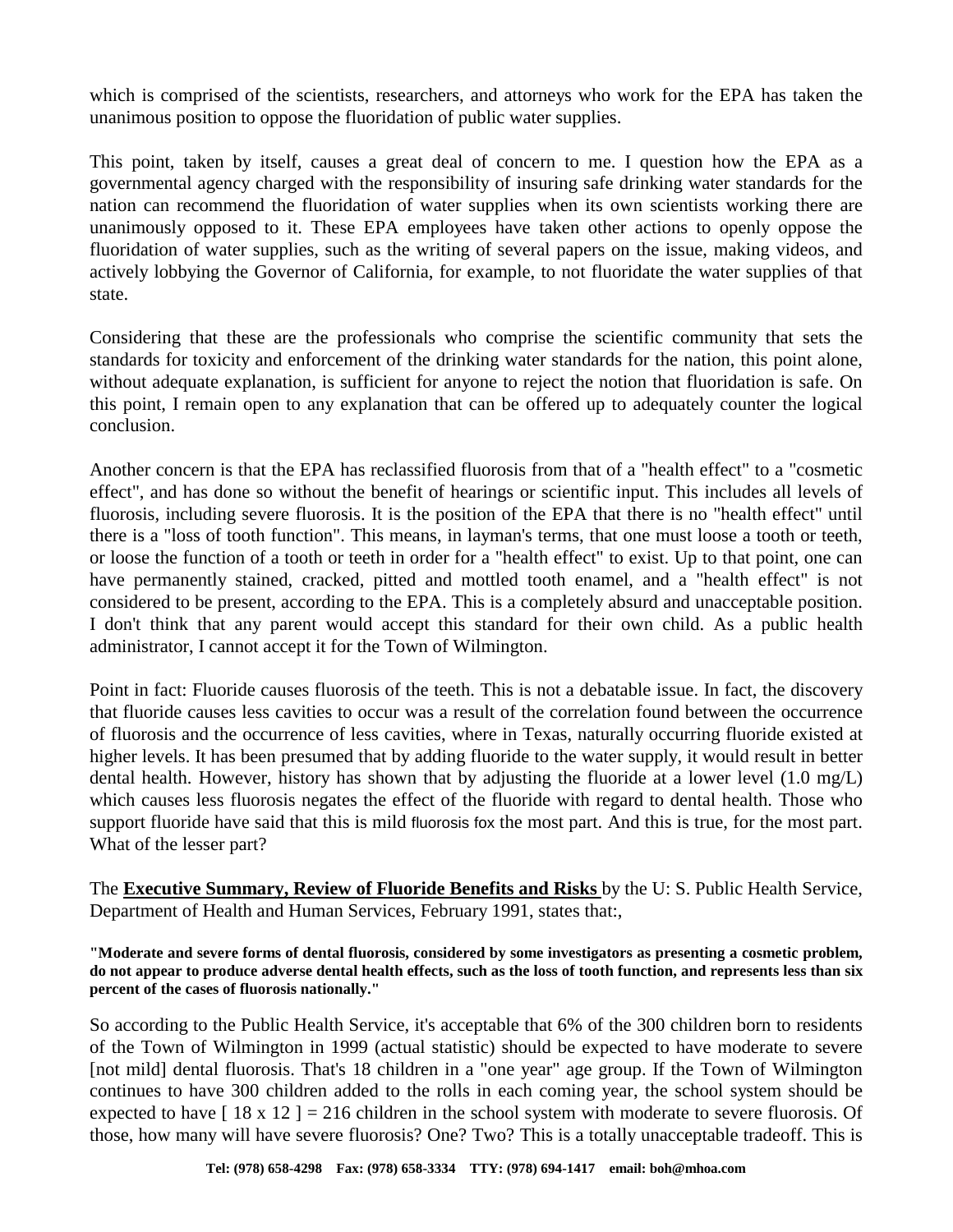taken from a governmental document which purports to support fluoridation. [Note: total fluorosis (mild, moderate and severe) is expected to be 22% of our 300, or 66 of our children per year]

Point in fact: Fluoride also causes crippling skeletal fluorosis. This is not debatable. Just as the EPA ignores fluorosis as a "health effect", the EPA ignores all of the precursor signs of crippling skeletal fluorosis as a "health effect" (such as arthritic pain, rigidity of the spine, and the mal shaping of bones) and recognizes skeletal fluorosis as a "health effect" only at the onset of actual crippling. This means that a person can be experiencing the preliminary signs of crippling skeletal fluorosis, including real arthritic pain and malformation of the skeleton, but the EPA says it's not a "health effect" because you're not crippled yet? How ever absurd this seems to the reader, this is the rational that the EPA has used to raise the MCL from 1.0 mg/L to 4.0 mg/L, allowing the so called "optimum" level of 1.0 mg/L to neatly fit into it's standards.

Why? It would seem that there must be some reason that would cause the U.S. EPA to go against its own scientists and encourage states and municipalities to fluoridate their water supplies in the face of the information given above.

For your consideration, a letter from the EPA, signed by Rebecca Hanmer, Deputy Assistant Administrator for Water, which states:

**"Water treatment chemicals, including fluosilicic acid have been evaluated for their potential for contributing to the contamination of drinking water. The Water Treatment Chemicals Codex, published by the National Academy of Sciences, prescribes the purity requirements for fluosilicic acid and other fluoridation chemicals.**

**In regard to the use of fluosilicic acid as a source of fluoride for fluoridation, this Agency regards such use as an ideal environmental solution to along-standing problem. By recovering by-product fluosilicic acid from fertilizer manufacturing, water and air pollution are minimized, and water utilities have a low-cost source of fluoride available to them."**

As the letter states, one motivation for the EPA allowing the disposal of "fluosilicic acid and other fluoridation chemicals" into our water supplies is because it is "an ideal environmental solution to a long-standing problem". Note that "other fluoridation chemicals" would include sodium fluoride which is recommended by the Massachusetts Department of Public Health for the Town of Wilmington. Sodium fluoride is a hazardous waste. produced by the aluminum industry, and hydrofluorosilic acid is a hazardous waste produced by the fertilizer industry.

Sodium fluoride is a very toxic and very reactive chemical. It's toxicity is very well documented. As a by product of industry, it is a hazardous waste, which if properly disposed of would need to be taken to a class 1 landfill at the cost of approximately \$7000 per truckload. How convenient for industry, that the EPA was so willing to make these adjustments to the MCL to facilitate the disposal of their hazardous wastes into the drinking water supplies.

It is true that nearly all of the water in any municipal water system never gets consumed. Most goes down the drains of America, washes the cars, waters the lawns, laundry, and so on. What little percentage is consumed, goes through the body and only 50% of the fluoride is absorbed. So what's the problem. The fluoride that is absorbed goes to the teeth and bones. It can cause fluorosis of the teeth and crippling skeletal fluorosis as described above. There are many other mechanisms that have only recently come to light which also go to the issue of whether fluoride is safe.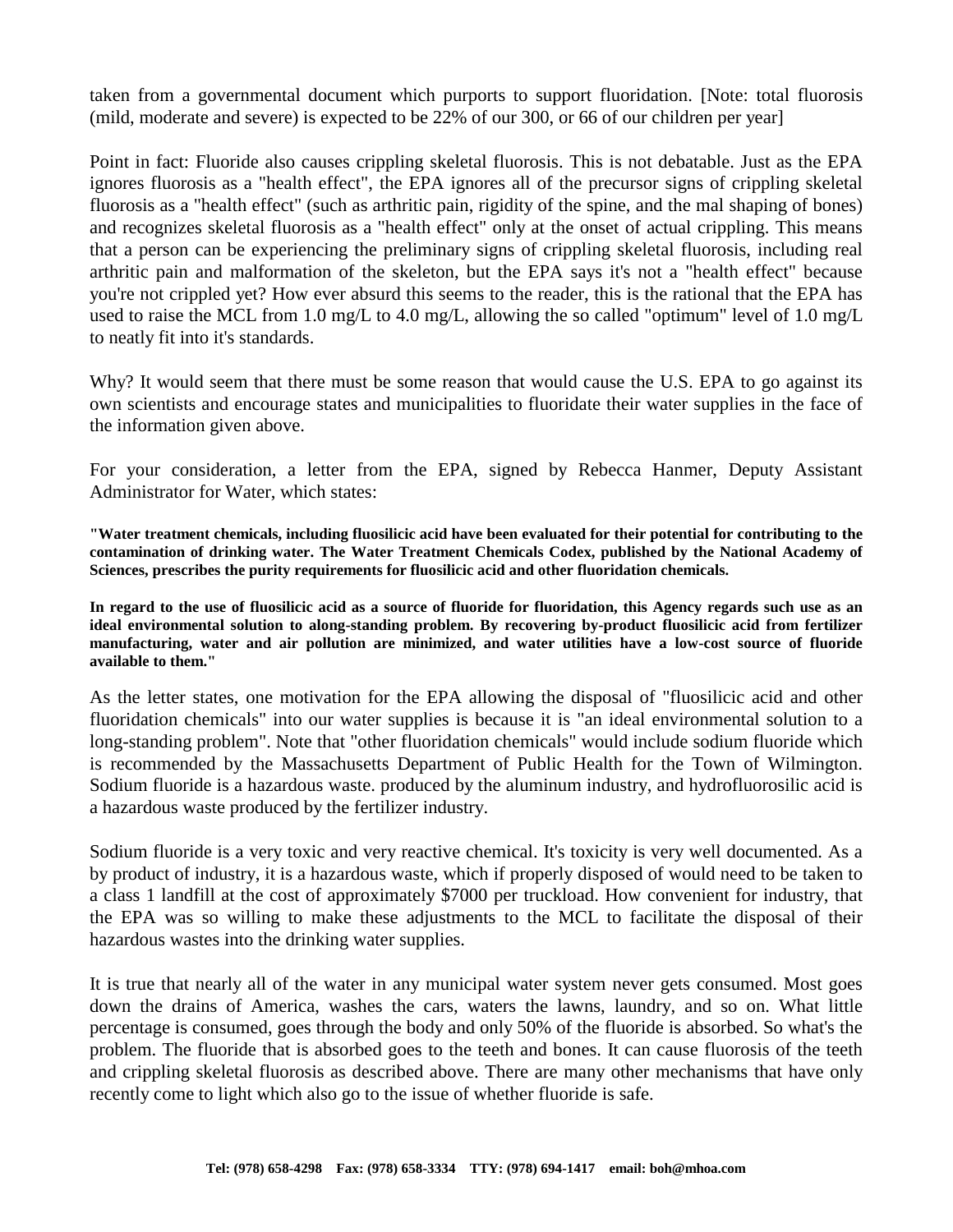The very well known research by Dr. Phyllis Mullinex has shown that fluoride causes Central Nervous System disorder in rats. The levels at which the rats were exposed were appropriate for the comparative study of fluoride's effect in humans. Dr. Mullinex was dismissed from her position as chairman of the toxicology department at Forsythe immediately after publishing her work. A subsequent law suit ended in a settlement with sealed results. Forsythe was endowed with a grant from Colgate.

Fluoride has been shown to be an equivocal cause of cancer in rats. There are several other associated disorders that have been positively linked to fluoridated water supplies. Among them are increased occurrence of hip fracture, Down's Syndrome, earlier onset of menses, delayed eruption of teeth, a reduction in IQ of approximately 10 points, and the occasional person who simply happens to be hypersensitive to fluoride because of some other medical reason resulting in an allergic type reaction, and the occasional death or multiple deaths caused by accidental over fluoridation.

And finally on the question of "safety", many have claimed that the AMA endorses or supports fluoridation. I wish to include a quote from a letter from Dr. Flanagan, Assistant Director of the American Medical Association which states in part: .

**"this Association endorses the principle of fluoridation of public water supplies to reduce the incidence of dental caries; it does not become involved in endorsement of the fluoridation of water supplies of specific cities.**

**The American Medical Association is not prepared to state that "no harm will be done to any person by water fluoridation."**

**The American Medical Association has not carried out any research work, either long-term or short-term, regarding the possibility of any side effects."**

The fact is, I have found no study ever being done, not by any governmental agency, or any professional organization, such as the AMA, the ADA, the FDA, or the EPA, not the USPHS or the CDC. No agency has determined that fluoride is safe.

### **The Second Issue: Is it Effective?**

Higher levels of fluoride have been correlated to fewer caries but when fluoride is reduced to a level at which there is a lower risk of fluorosis, the correlation no longer exists. No credible study has produced factual proof that fluoridation of a water supply at the so called "optimum" level is beneficial to dental health.

Virtually all studies comparing fluoridated and non fluoridated communities, or other fluoridated and non-fluoridated populations in subsets not necessarily limited to communities, have shown that there is no difference between the resultant dental condition. In fact, some studies have shown that the non-fluoridated populations have slightly better dental condition than do the fluoridated communities.

Some early studies which are used to support the claim that fluoridated communities have better results are not dependable. Many of the early studies were manipulated to give the false appearance of effectiveness because industry and a willing government was determined to find a solution to their "long-standing problem". This has been documented by sworn court testimony in subsequent civil proceedings. Additionally, many credible studies have been done which show clearly that at the so called "optimum" level, there is no difference in dental condition.